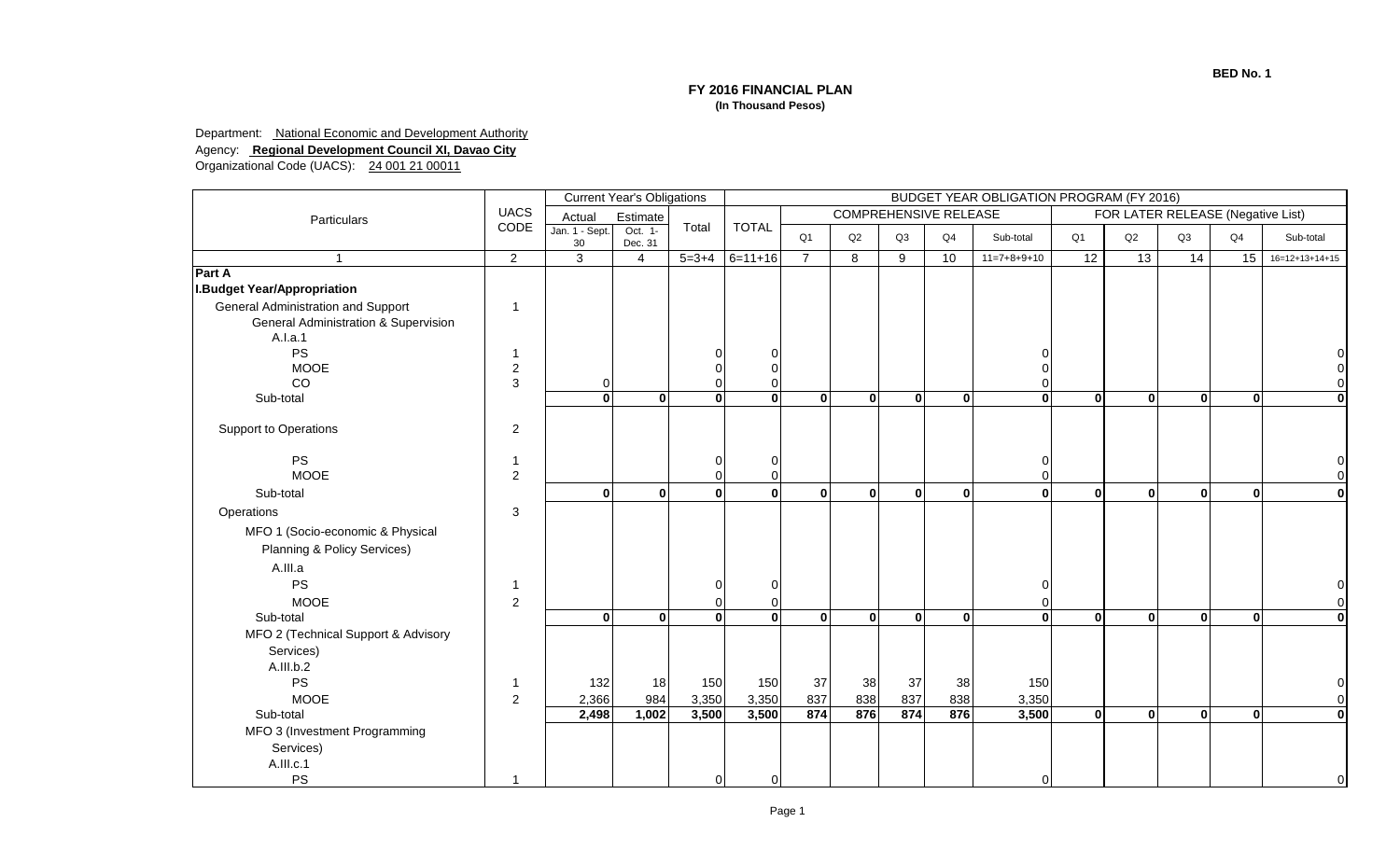| <b>MOOE</b>                           | $\overline{c}$ |              |              | $\pmb{0}$   | $\mathbf 0$  |              |              |              |             | $\mathbf 0$ |              |              |              |              | $\overline{0}$ |
|---------------------------------------|----------------|--------------|--------------|-------------|--------------|--------------|--------------|--------------|-------------|-------------|--------------|--------------|--------------|--------------|----------------|
| Sub-total                             |                | $\mathbf{0}$ | 0            | $\bullet$   | $\mathbf{0}$ | $\mathbf{0}$ | $\mathbf{0}$ | $\mathbf{0}$ | $\pmb{0}$   | 0           | $\mathbf 0$  | $\mathbf{0}$ | $\mathbf{0}$ | $\mathbf{0}$ | 0              |
| MFO 4 (Monitoring & Evaluation        |                |              |              |             |              |              |              |              |             |             |              |              |              |              |                |
| Services)                             |                |              |              |             |              |              |              |              |             |             |              |              |              |              |                |
| A.III.d.1.b                           |                |              |              |             |              |              |              |              |             |             |              |              |              |              |                |
| PS                                    | -1             | 19           | 131          | 150         | 150          | 37           | 38           | 37           | 38          | 150         |              |              |              |              |                |
| <b>MOOE</b>                           | $\overline{2}$ | 398          | 211          | 609         | 609          | 152          | 152          | 152          | 153         | 609         |              |              |              |              |                |
| Sub-total                             |                | 417          | 342          | 759         | 759          | 189          | 190          | 189          | 191         | 759         | $\mathbf 0$  | $\mathbf{0}$ | $\mathbf{0}$ | $\mathbf{0}$ | $\mathbf{0}$   |
|                                       |                |              |              |             |              |              |              |              |             |             |              |              |              |              |                |
| II. Automatic Appropriation           |                |              |              |             |              |              |              |              |             |             |              |              |              |              |                |
| General Administration and Support    |                |              |              |             |              |              |              |              |             |             |              |              |              |              |                |
| General Administration & Supervision  |                |              |              |             |              |              |              |              |             |             |              |              |              |              |                |
| A.I.a.1                               |                |              |              |             |              |              |              |              |             |             |              |              |              |              |                |
| $\mathsf{PS}$                         |                |              |              | 0           | $\Omega$     |              |              |              |             | 0           |              |              |              |              |                |
| <b>MOOE</b>                           | $\overline{c}$ |              |              | 0           |              |              |              |              |             |             |              |              |              |              |                |
| Sub-total                             |                | $\mathbf{0}$ | 0            | $\mathbf 0$ | $\bf{0}$     | $\mathbf{0}$ | $\mathbf{0}$ | 0            | $\bf{0}$    | $\mathbf 0$ | $\pmb{0}$    | $\mathbf{0}$ | $\mathbf{0}$ | $\mathbf{0}$ | $\mathbf{0}$   |
| Operations                            | 3              |              |              |             |              |              |              |              |             |             |              |              |              |              |                |
| MFO 1 (Socio-economic & Physical      |                |              |              |             |              |              |              |              |             |             |              |              |              |              |                |
| Planning & Policy Services)           |                |              |              |             |              |              |              |              |             |             |              |              |              |              |                |
| A.III.a                               |                |              |              |             |              |              |              |              |             |             |              |              |              |              |                |
| $\mathsf{PS}$                         | -1             |              |              | 0           | 0            |              |              |              |             | 0           |              |              |              |              |                |
| <b>MOOE</b>                           | $\overline{c}$ |              |              | 0           | 0            |              |              |              |             | $\Omega$    |              |              |              |              |                |
| Sub-total                             |                | $\mathbf{0}$ | 0            | $\mathbf 0$ | $\bf{0}$     | $\mathbf{0}$ | $\mathbf{0}$ | $\mathbf{0}$ | 0           | $\mathbf 0$ | $\mathbf{0}$ | $\mathbf{0}$ | $\mathbf{0}$ | $\bf{0}$     | $\mathbf{0}$   |
| MFO 2 (Technical Support & Advisory   |                |              |              |             |              |              |              |              |             |             |              |              |              |              |                |
| Services)                             |                |              |              |             |              |              |              |              |             |             |              |              |              |              |                |
| A.III.b.2                             |                |              |              |             |              |              |              |              |             |             |              |              |              |              |                |
| $\mathsf{PS}$                         | -1             |              |              | 0           | $\Omega$     |              |              |              |             | U           |              |              |              |              |                |
| <b>MOOE</b>                           | $\overline{c}$ |              |              | 0           | 0            |              |              |              |             | O           |              |              |              |              | $\Omega$       |
| Sub-total                             |                | $\mathbf{0}$ | 0            | $\mathbf 0$ | $\mathbf{0}$ | $\mathbf{0}$ | $\mathbf{0}$ | 0            | $\mathbf 0$ | $\mathbf 0$ | $\mathbf{0}$ | $\mathbf{0}$ | $\mathbf{0}$ | $\mathbf{0}$ | $\mathbf{0}$   |
| MFO 3 (Investment Programming         |                |              |              |             |              |              |              |              |             |             |              |              |              |              |                |
| Services)                             |                |              |              |             |              |              |              |              |             |             |              |              |              |              |                |
| A.III.c.1                             |                |              |              |             |              |              |              |              |             |             |              |              |              |              |                |
| $\mathsf{PS}$                         |                |              | 0            | 0           | -0           |              |              |              |             |             |              |              |              |              |                |
| <b>MOOE</b>                           | $\overline{c}$ |              |              | $\mathbf 0$ | 0            |              |              |              |             | n           |              |              |              |              |                |
| Sub-total                             |                | $\mathbf{0}$ | 0            | $\mathbf 0$ | $\mathbf{0}$ | $\mathbf{0}$ | $\mathbf{0}$ | $\mathbf{0}$ | $\mathbf 0$ | $\bf{0}$    | $\mathbf 0$  | $\mathbf{0}$ | $\mathbf{0}$ | $\mathbf{0}$ | $\mathbf{0}$   |
| MFO 4 (Monitoring & Evaluation        |                |              |              |             |              |              |              |              |             |             |              |              |              |              |                |
| Services)                             |                |              |              |             |              |              |              |              |             |             |              |              |              |              |                |
| A.III.d.1.b                           |                |              |              |             |              |              |              |              |             |             |              |              |              |              |                |
| <b>PS</b>                             | -1             |              |              | 0           | 0            |              |              |              |             | $\Omega$    |              |              |              |              | 0              |
| <b>MOOE</b>                           | $\overline{c}$ |              |              | 0           | $\Omega$     |              |              |              |             | ∩           |              |              |              |              | $\overline{0}$ |
| Sub-total                             |                | 0            | 0            | $\bf{0}$    | $\mathbf 0$  | $\bf{0}$     | 0            | $\bf{0}$     | $\mathbf 0$ | 0           | $\pmb{0}$    | $\mathbf{0}$ | $\mathbf{0}$ |              | $\mathbf{0}$   |
| <b>Total Automatic Appropriations</b> |                | $\mathbf{0}$ | $\mathbf{0}$ | $\mathbf 0$ | $\mathbf{0}$ | $\mathbf{0}$ | $\mathbf{0}$ | $\Omega$     | $\mathbf 0$ | $\bf{0}$    |              |              |              |              |                |
| <b>III. Special Purpose Funds</b>     |                |              |              |             |              |              |              |              |             |             |              |              |              |              |                |
| Pension and Gratuity Funds            |                |              |              |             |              |              |              |              |             |             |              |              |              |              |                |
|                                       |                |              |              |             |              |              |              |              |             |             |              |              |              |              |                |